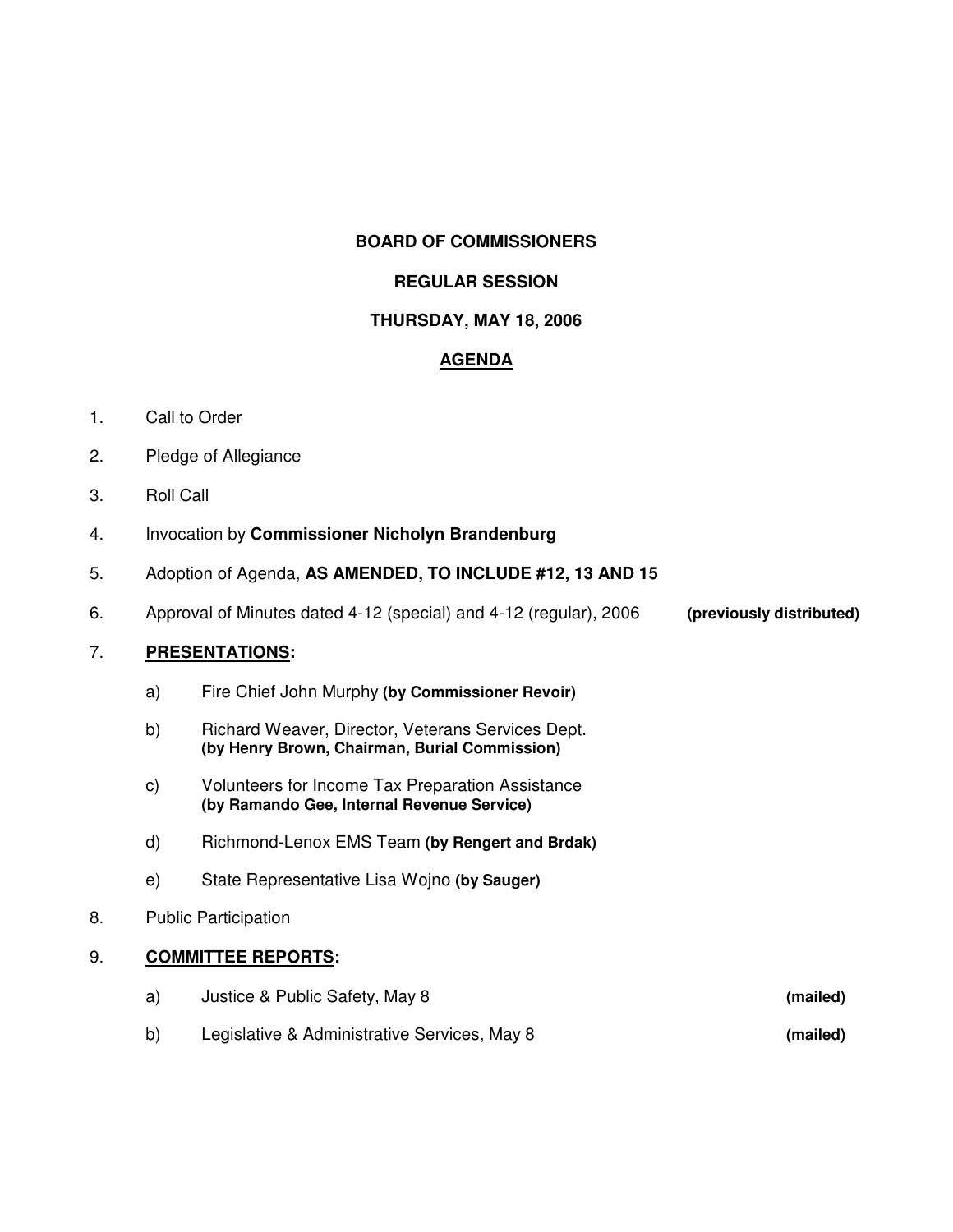**10.** 

| PAGE <sub>2</sub> |                                                                                                                                                                                                          | MAY 18, 2006  |     |
|-------------------|----------------------------------------------------------------------------------------------------------------------------------------------------------------------------------------------------------|---------------|-----|
| (mailed)          | Operational Services, May 9                                                                                                                                                                              | $\mathsf{c})$ |     |
| (mailed)          | Planning & Economic Development, May 9                                                                                                                                                                   | $\mathsf{d}$  |     |
| (mailed)          | Community Services, May 10                                                                                                                                                                               | e)            |     |
| (mailed)          | Senior Citizens, May 10                                                                                                                                                                                  | f)            |     |
| (attached)        | Health Services, May 11                                                                                                                                                                                  | g)            |     |
| (attached)        | Personnel, May 15                                                                                                                                                                                        | h)            |     |
| (attached)        | Ad Hoc on Space and Land Needs, May 15<br>(waived by Operational Services Committee Vice-Chair)                                                                                                          | i)            |     |
| (attached)        | Budget, May 16                                                                                                                                                                                           | j)            |     |
| (attached)        | Finance, May 17                                                                                                                                                                                          | k)            |     |
|                   | <b>RESOLUTIONS:</b>                                                                                                                                                                                      |               | 10. |
| (mailed)          | Honoring Fire Chief John Murphy - Retirement from Clinton Township<br>Fire Department (offered by Revoir; include Gibson, Gieleghem, Hill<br>and White; recommended by Budget Committee on 5-3-06)       | a)            |     |
| (attached)        | Honoring Lisa Wojno for Her 7 <sup>th</sup> Bill Passed as a State Representative<br>and being in Lansing for less than 3 1/2 Years (offered by Sauger;<br>recommended by JPS Committee on 5-8-06)       | b)            |     |
| (mailed)          | Commending Richmond Lenox EMS Team for Winning First Place in<br>the State Competition (offered by Rengert; recommended by Operational<br>Services Committee on 5-9-06)                                  | $\mathsf{c})$ |     |
| (mailed)          | Declaring May 7-13, 2006 as Elks Lodge 2292 Youth Week in Macomb<br>County (offered by Flynn; recommended by Operational Services<br>Committee on 5-9-06)                                                | $\mathsf{d}$  |     |
| (mailed)          | Proclaiming May 14-20, 2006 as Police Week in the City of Sterling<br>Heights (offered by McCarthy; include DeSaele, Flynn, Mijac and Rocca;<br>recommended by Operational Services Committee on 5-9-06) | e)            |     |
| (attached)        | Revised 2006 Depository Resolution Designating Public Fund Depositories<br>in Compliance with Act 40, Public Acts of 1932, as Amended (recommended<br>by Finance Committee on 5-17-06)                   | f)            |     |
| (attached)        | Proclaiming July 12, 2006 as Annual Metro Detroit Youth Day in Macomb<br>County (offered by Board Chair on behalf of Board; recommended by Finance<br>Committee on 5-17-06)                              | g)            |     |
|                   | Commending Robert Sarosy - Eagle Scout (offered by Szczepanski;<br>recommended by Finance Committee on 5-17-05; awaiting background<br>information)                                                      | h)            |     |
| (attached)        | Proclaiming May 14-20, 2006 as Police Week in City of Warren (offered by<br>Flynn; include Doherty, Duzyj, Sauger, Slinde and Switalski; recommended<br>by Finance Committee on 5-17-06)                 | i)            |     |